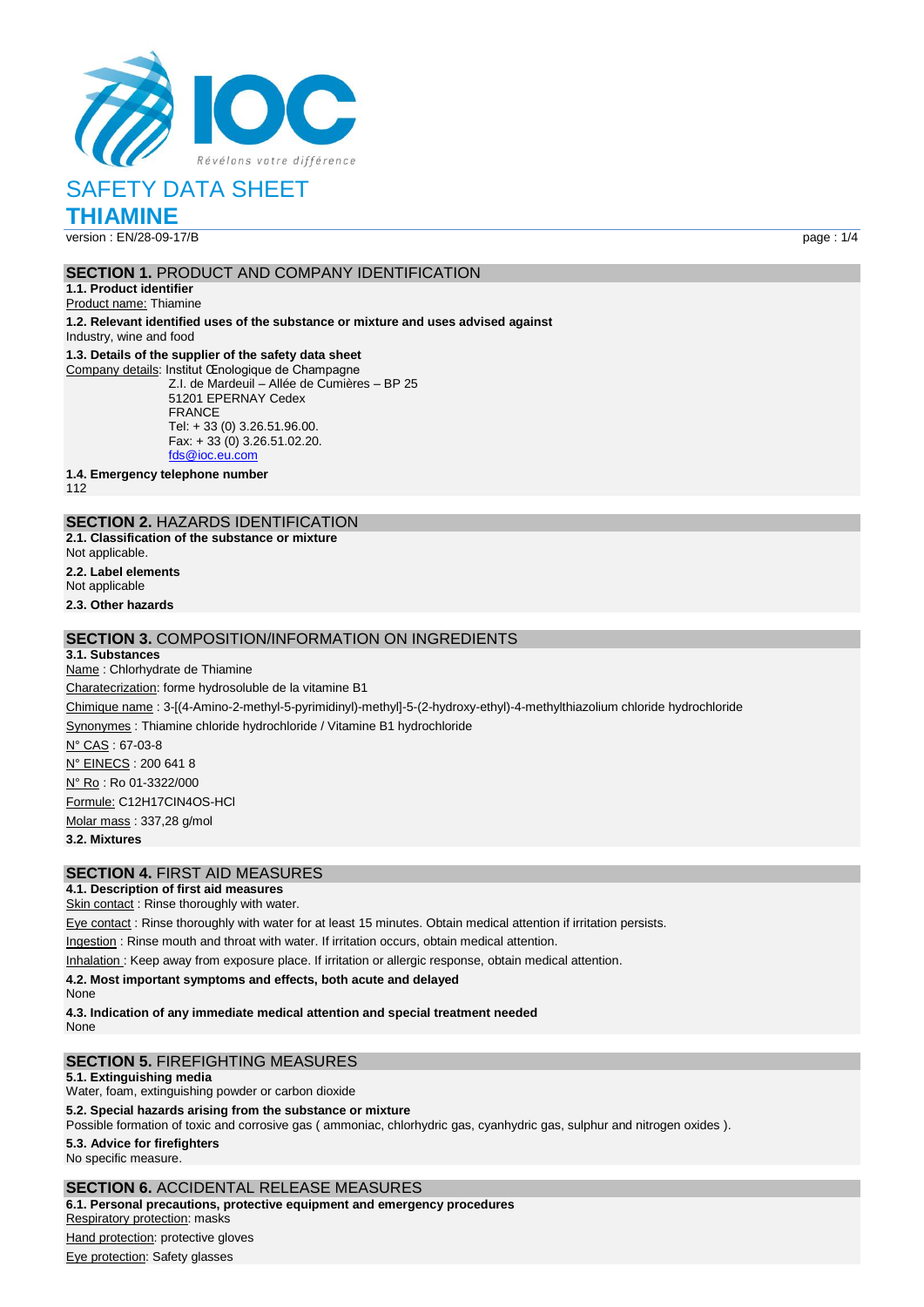

**THIAMINE**

Skin protection: Wear suitable protective clothing **6.2. Environmental precautions** None known **6.3. Methods and material for containment and cleaning up** Collect spilled material in closed containers. Residues should be removed with plenty of water. **6.4. Reference to other sections** See Section 13 for disposal of the substance **SECTION 7.** HANDLING AND STORAGE

**7.1. Precautions for safe handling** Technical measures: Work in closed circuit, if possible by inertia. (with nitrogen, for example). Aspiration on site essential Take measures against electrostatic discharges Avoid formation of dust; consider the risk of explosion due to dust Suitable materials: - Glass, enamel, polyethylene Inadequate materials: - Metals **7.2. Conditions for safe storage, including any incompatibilities** Store away from light and moisture. **7.3. Specific end use(s)**

#### **SECTION 8.** EXPOSURE CONTROL / PERSONAL PROTECTION

**8.1. Control parameters** Air threshold value: - IOEL: 3 mg / m3 Analytical: Fiberglass filter sampling and determination by gravimetry or chemical method **8.2. Exposure controls** Respiratory protection: masks Hand protection: protective gloves Eye protection: Safety glasses Skin protection: Wear suitable protective clothing

#### **SECTION 9.** PHYSICAL AND CHEMICAL PROPERTIES

**9.1. Information on basic physical and chemical properties** Apperance : cristalline powder Odour : light typical yeast, meat or nut smell Odour threshold : No data available pH : No data available Melting / freezing point : 275 °C Initial boiling point and boiling range : No data available Flash point : No data available Evaporation rate: No data available Flammability (solid, gas) : No data available Upper/lower flammability or explosive limits: No data available Vapour pressure : No data available Vapour density: No data available Relative density: No data available Solubility(ies); 1000000 mg / L water. 56000 mg / L glycerin 10000 mg / L ethanol 95% 3000 mg / L absolute ethanol soluble methanol soluble, propylene glycol practically insoluble, diethyl ether practically insoluble, benzene practically insoluble, hexane-practically insoluble, acetone practically insoluble chloroform 2.7 to 3.3 (1% aqueous suspension) Partition coefficient: n-octanol/water: No data available

version : EN/28-09-17/B page : 2/4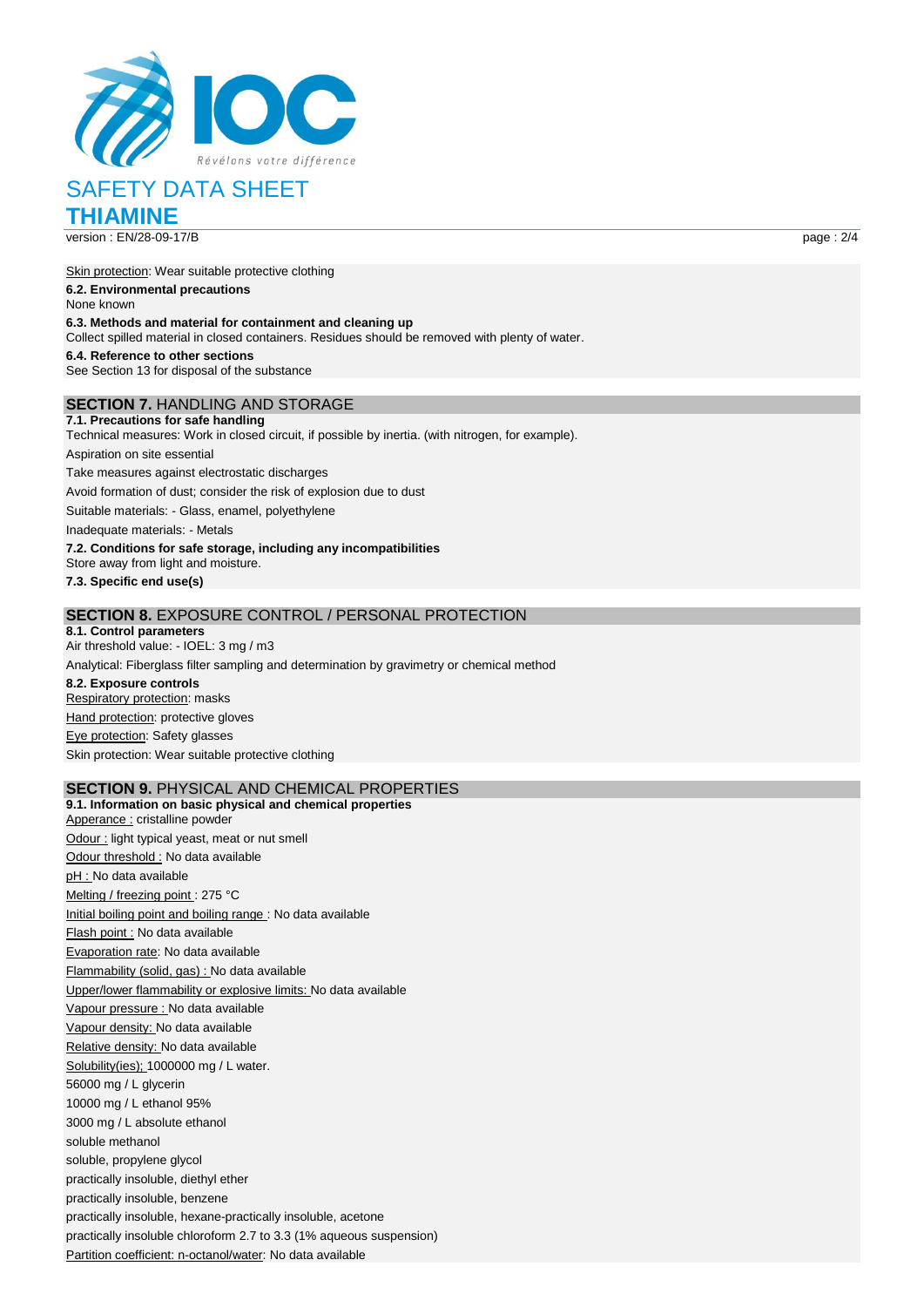

**THIAMINE**

version : EN/28-09-17/B page : 3/4

Auto-ignition temperature: > 200 °C Decomposition temperature: No data available Viscosity : No data available Explosive properties: No data available Oxidising properties: No data available

**9.2. Other information**

#### **SECTION 10.** STABILITY AND REACTIVITY

**10.1. Reactivity** Stable under normal conditions **10.2. Chemical stability** Violent decomposition with exothermic reaction when heated **10.3. Possibility of hazardous reactions** No data available **10.4. Conditions to avoid** Heat, humidity and light **10.5. Incompatible materials** Basis, oxidant agents, reducting agents, metals, iodin, sulfurs, tanins **10.6. Hazardous decomposition products** Chlorhydric acid **SECTION 11.** TOXICOLOGICAL INFORMATION

#### **11.1. Information on toxicological effects** Acute toxicity : LD50 3710 mg / kg (oral, rat) LD50 8224 mg / kg (oral, mouse) LD50 83 mg / kg (i.v., mouse) LD50 118 mg / kg (i.v., rat) Local effects: May irritate skin and mucous membranes. Sensitization: may cause allergic rash after parenteral application, rare cases of anaphylactoid shock have been recorded (male) Chronic toxicity: - generally no side effects after oral ingestion of high doses; however, after intravenous administration of excessive doses, headache, paralysis, cramps and cardiac arrhythmias were observed (male) Mutagenicity: non-mutagenic (various in vitro test systems) Reproductive Toxicity: non-teratogenic, non-embryotoxic (oral, various species) Note: vitamin B1 is tolerated in very high oral doses without toxic reactions and without causing pathological changes; hypervitaminosis at B1 is not known plasma physiological concentration of vitamin B1: 2-3 μg / L half-elimination period 10-20 days, renal elimination RDA (recommended daily dietary allowance) for vitamin B1: male 1.2-1.5 mg, female 1.0-1.2 mg GRAS (generally recognized as safe for human consumption). **SECTION 12.** ECOLOGICAL INFORMATION **12.1. Toxicity**

Ecotoxicity: - Virtually non-toxic to fish (rainbow trout) Cl-5o (96h)> 100 mg / L (OECD No. 203) Virtually non-toxic to planktonic crustaceans (Daphnia magna) EC50 (48h)> -100 mg / L (OECD No. 202) Practically non-toxic to algae (Scenedesmus subspicatus) CEb5o (72h)> 100 mg / L (OECD No. 201) **12.2. Persistence and degradability** 74 % biodegradable, 7 days **12.3. Bioaccumulative potential** No data available **12.4. Mobility in soil** No data available**12.5. Results of PBT and vPvB assessment** No data available **12.6. Other adverse effects** No data available